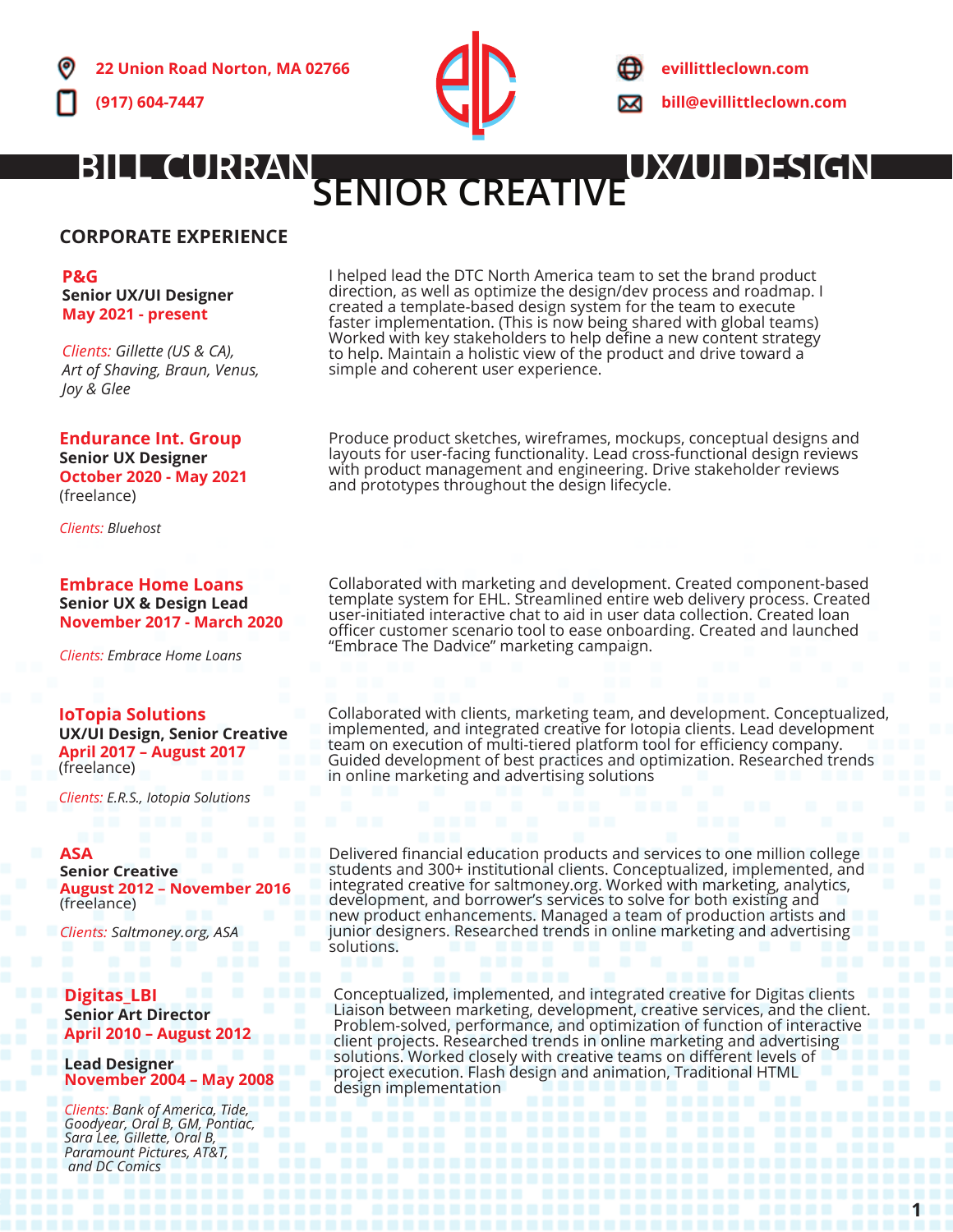

### **ENTERTAINMENT EXPERIENCE**

#### **P.O.D.**

**Web Design/Video Direction Animation/Illustration June 2016 – Present**

**MURMUR** (Band) **Director/Animator January 2019 – February 2019**

#### **Roadrunner Records Web Designer / Animator September 2003 – Nov. 2011** (Freelance)

*Clients: Slipknot, Ill Nino, Theory of a Deadman, Rob Zombie, Collective Soul, To My Surprise, Opeth, & more*

#### **SonyMusic BMG Senior Online Producer February 2002 – May 2006** (full-time & freelance)

*Clients: AC/DC, Korn, Jennifer Lopez, Good Charlotte, Alkaline Trio, Cypress Hill, Pearl Jam,, Ramones, and more*

#### **HEAVY.COM**

#### **Director/Designer/Animator August 1999 – June 2001**

*Clients: Nine Inch Nails, IBM, Vivian Lives, Alfy.com, Whoopi.com, & Maxim*

Maintain day to day for the P.O.D. website & social channels. Lyric video for "Soundboy Killa" from the album Circles. Official animated video for "When Angels and Serpents Dance." As well as poster illustrator & cover artist.

Storyboarded, illustrated and animated the story for their debut single "Funeral Of The Hunt"off their album The Boundless Black.

Collaborated with music artists, marketing, and development. Delivered workflows, sites, videos, and other design collateral for various clients. Conceptualized, implemented, and integrated creative for Roadrunner artists. Created content within a consumer experience in order to galvanize existing core supporters and generate brand ambassadors Designed and implemented artist website and all social profile upgrades

Collaborated with music artists, marketing, and development. Delivered workflows, sites, videos, and other design collateral for various clients. Conceptualized, implemented, and integrated creative for Sony Music recording artists (including artist branding, interactive design, and video) Specialized in digital innovation and product managemen. Designed and implemented artist website and all social profile upgrades

Directed and animated episodes of critically acclaimed "Behind the Music That Sucks" Designed and created Flash & HTML site experiences for various clients.



**22 Union Road Norton, MA 02766**

**(917) 604-7447**





**evillittleclown.com**

**bill@evillittleclown.com**